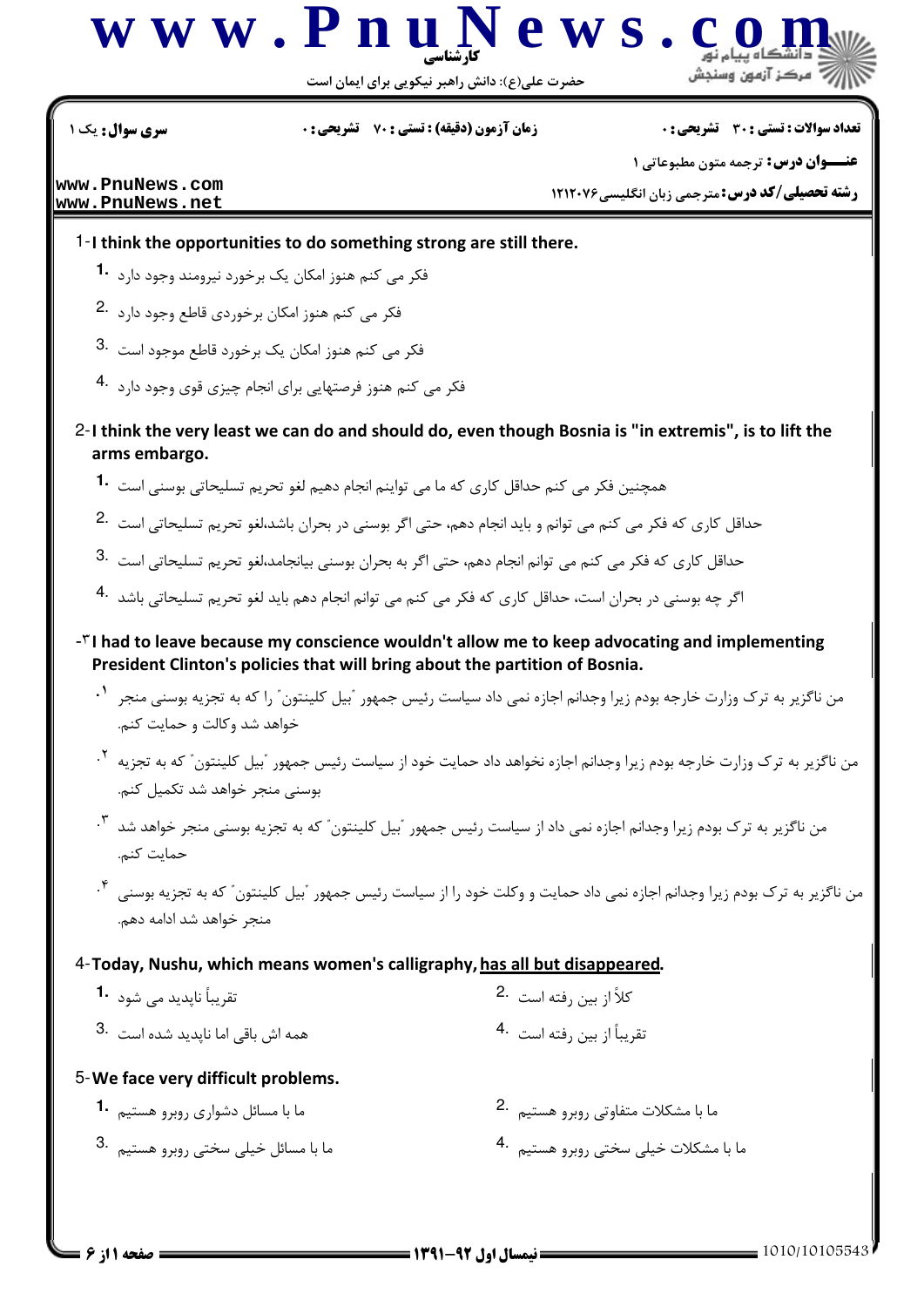

| سری سوال : یک ۱                                                                                                 | <b>زمان آزمون (دقیقه) : تستی : 70 ٪ تشریحی : 0</b> | تعداد سوالات : تستي : 30 ٪ تشريحي : 0                                                                                          |
|-----------------------------------------------------------------------------------------------------------------|----------------------------------------------------|--------------------------------------------------------------------------------------------------------------------------------|
| www.PnuNews.com                                                                                                 |                                                    | <b>عنــوان درس:</b> ترجمه متون مطبوعاتي 1                                                                                      |
| www.PnuNews.net                                                                                                 |                                                    | <b>رشته تحصیلی/کد درس: مترجمی زبان انگلیسی 121207</b>                                                                          |
| 6-King Fahad was behind the communiqué of support issued by the gulf states.                                    |                                                    |                                                                                                                                |
| ملک فهد یشت اعلامیه حمایت از کشورهای حوزه خلیج فارس است <b>1۰</b>                                               |                                                    |                                                                                                                                |
| ملک فهد پشت اعلامیه حمایت که کشورهای حوزه خلیج فارس منتشر کرده اند است <sup>.2</sup>                            |                                                    |                                                                                                                                |
| ملک فهد از بیانیه حمایت کشورهای حوزه خلیج فارس حمایت کرده است $\cdot$ 3                                         |                                                    |                                                                                                                                |
| ملک فهد از بیانیه حمایت که کشورهای حوزه خلیج فارس منتشر کرده اند حمایت کرده است 4۰                              |                                                    |                                                                                                                                |
| 7-You should respect your parents.                                                                              |                                                    |                                                                                                                                |
| شما بايد به والدين خود احترام بگذاريد <b>1</b> ۰                                                                |                                                    | شما مجبوريد به پدر و مادر احترام بگذاريد 2.                                                                                    |
| انسان مجبور است که به والدین خود احترام بگذارد <sup>3</sup> ۰                                                   |                                                    | باید به پدر و مادر احترام گذاشت 4.                                                                                             |
| King.                                                                                                           |                                                    | $\sim$ This week the 70-year-old prince hopes to prove his devotion by resuming duties as Combodia's                           |
|                                                                                                                 |                                                    | در هفته جاری شاهزاده ۷۰ ساله امیدوار است با قبولی مسئولیتهای پادشاهی کامبوج، فداکاری خود را ثابت کند. <sup>۱</sup> ۰           |
| این هفته شاهزاده ۷۰ ساله امیدوار است فداکاری خود را با قبولی مسئولیتهای پادشاهی کامبوج ثابت کند. <sup>۲</sup> ۰ |                                                    |                                                                                                                                |
|                                                                                                                 |                                                    | در هفته جاری شاهزاده ۷۰ ساله امیدوار است با قبولی مسئولیتهای پادشاهی کامبوج، فداکاری خود را ثابت کند. <sup>۳</sup> ۰           |
|                                                                                                                 |                                                    | این هفته شاهزاده ۷۰ ساله امیدوار است با دوباره به دست گرفتن مسئولیتهای پادشاهی کامبوج، وفاداری خود را ثابت کند. <sup>۴</sup> ۰ |
| drop in SIDS rates.                                                                                             |                                                    | - <sup>4</sup> European studies whether it is the sleeping position or some other factor that accounts for the                 |
| که تشکیل دهنده  است <sup>۱</sup> ۰                                                                              |                                                    | که توجیهی است برای <sup>۲</sup> ۰                                                                                              |
| که د <sub>ر</sub> گیر است با <sup>۳</sup> ۰                                                                     |                                                    | که حسابی است برای ۴.                                                                                                           |
| 10-Some people say the Prince is wiser now.                                                                     |                                                    |                                                                                                                                |
| برخی مردم عقیده دارند که شاهزاده حالا معقولتر است 1۰                                                            |                                                    | گروهی عقیده دارند که شاهزاده اکنون عاقلتر است <sup>.2</sup>                                                                    |
| برخی مردم می گویند که شاهزاده اکنون عاقلتر است <sup>.3</sup>                                                    |                                                    | برخي افراد مي گويند كه شاهزاده حالا معقولتراست <sup>4</sup> ۰                                                                  |
| 11-So far, their joint efforts seem to be succeeding.                                                           |                                                    |                                                                                                                                |
| تا اینحا چنین به نظر می رسد که اقدامات مشترک ایشان نتایج مثبتی به بار آورده است <sup>-1</sup>                   |                                                    |                                                                                                                                |
| تا کنون فعالیتهای مشترک آنها نتایج مثبتی به بار آورده است <sup>.2</sup>                                         |                                                    |                                                                                                                                |
| تا کنون تلاشهای آنها برای اتحاد موفقیت آمیز به نظر می رسد <sup>.3</sup>                                         |                                                    |                                                                                                                                |
| تا اینحا چنین به نظر می رسد که اقدامات مشترک ایشان موفقیت آمیز بوده است 4۰                                      |                                                    |                                                                                                                                |
|                                                                                                                 |                                                    |                                                                                                                                |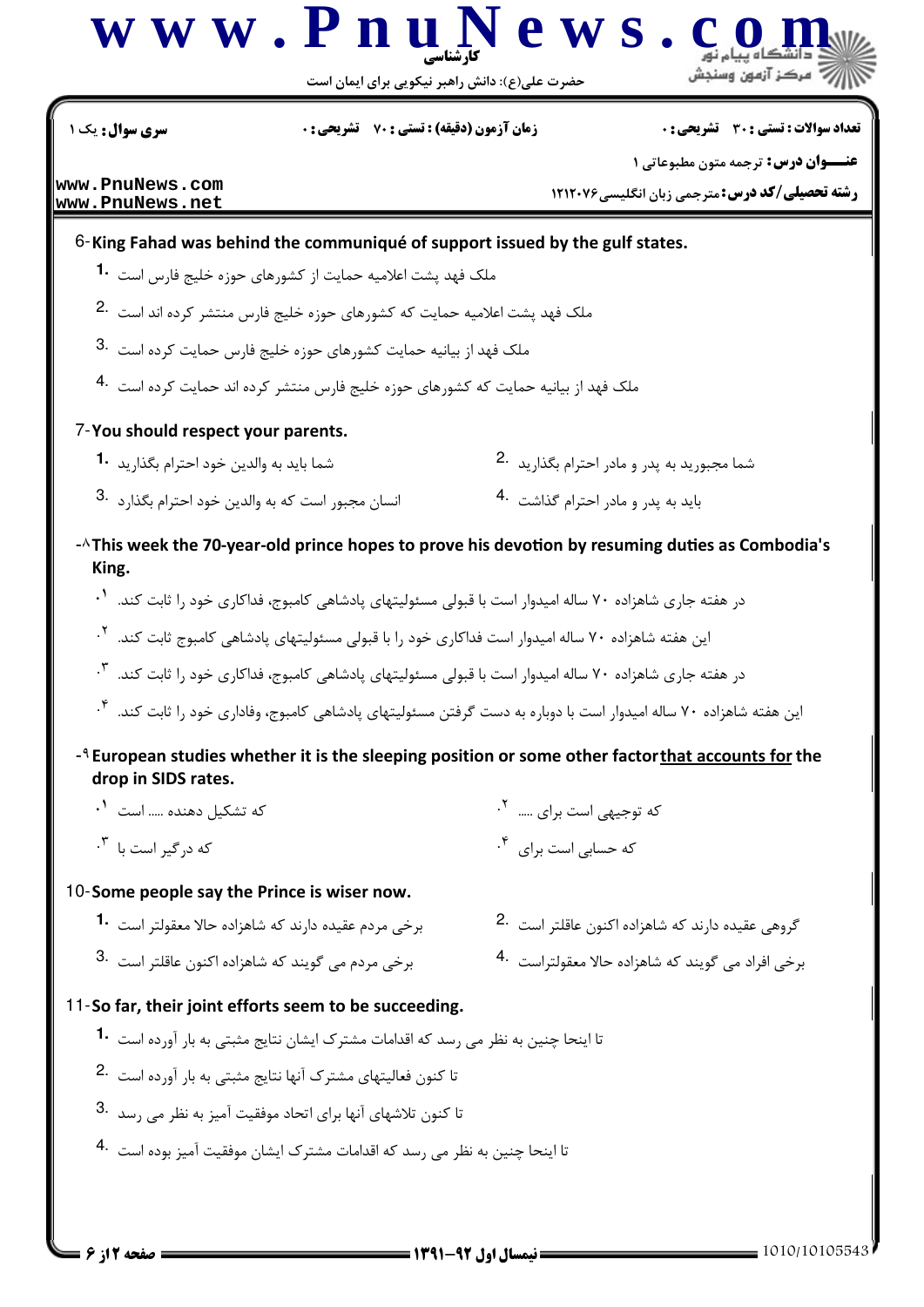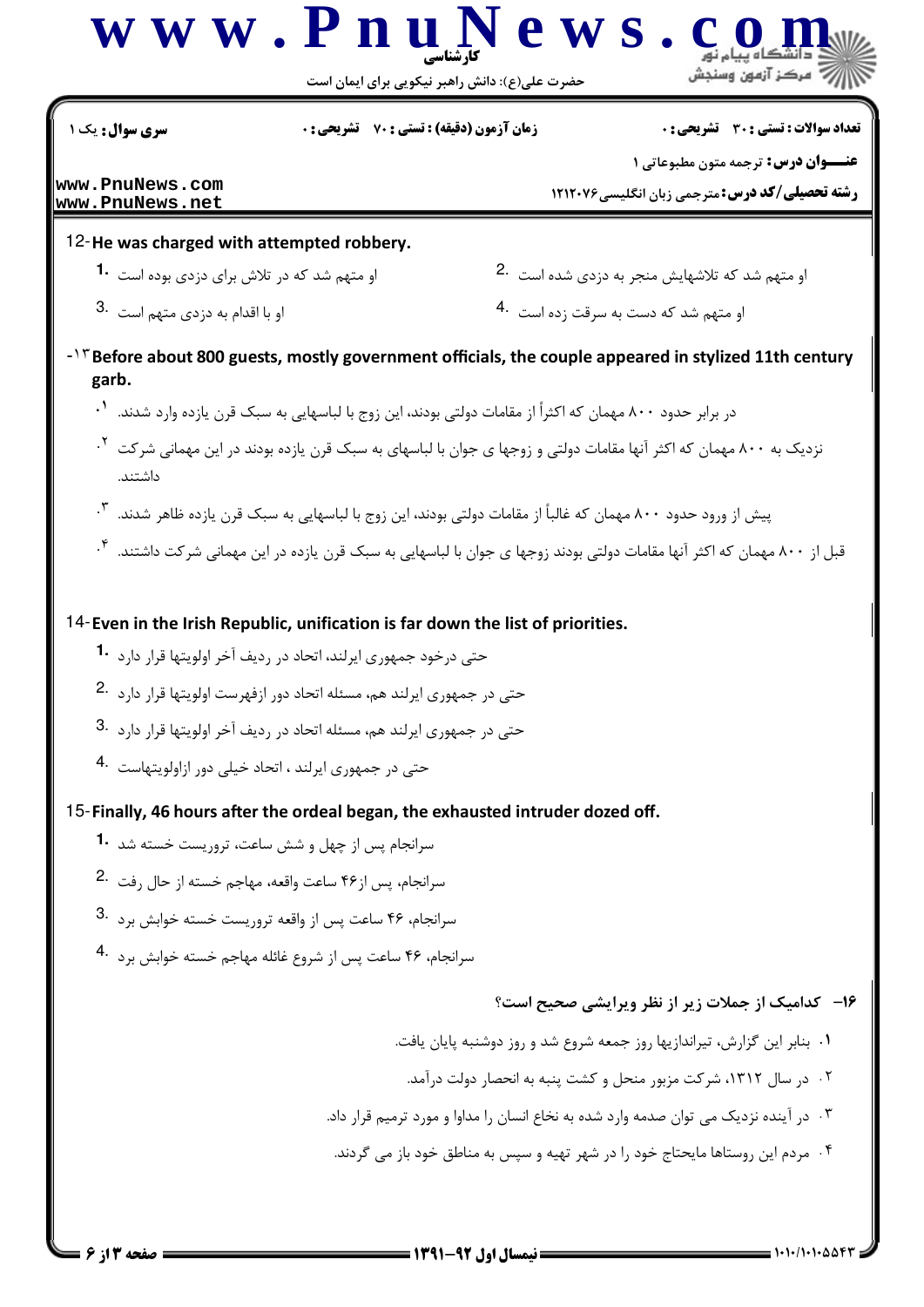

حضرت علی(ع): دانش راهبر نیکویی برای ایمان است

تعداد سوالات : تستى : 30 ٪ تشريحي : 0

**زمان آزمون (دقیقه) : تستی : 70 قشریحی: 0** 

**سری سوال : ۱ یک** 

**عنــوان درس:** ترجمه متون مطبوعاتی 1

**رشته تحصیلی/کد درس: مترجمی زبان انگلیسی ۱۲۱۲۰۷۶** 

www.PnuNews.com www.PnuNews.net

**۱۷**- با در نظر گرفتن ناسازگاری افعال در جملات زیر جمله صحیح را مشخص کنید.

۰۱ ای نخستین بار بود که یک رئیس جمهوری آمریکا در کنار سفیر یک کشور دیگر در کنار ماکت یک جت بوئینگ عکس گرفته است.

۰۲ دولت باید بر روند تهیه کتابها نظارت داشته باشد و از چاپ کتابهای نامناسب جلوگیری کند.

۰۳ هیچ کس در این ماجرا صدمه ندید و میزان رادیواکتیو در فضای اطراف نیروگاه نیز از حد معمول فراتر نرفته است.

۰۴ ارزش دینار این کشور در مقابل دلار آمریکا به شدت کاهش یافت و به قیمت فعلی آن یعنی ۳۵۰ دینار می رسد.

- 18-There might be expressions of opposition, but I believe that whatever the government and Knesset approve will be carried out.
	- البته جناح مخالف هم بايد بتواند نظر خود را ابراز كند. به هر حال من معتقدم كه هر آنچه دولت و مجلس تصميم بگيرد، همان اجرا 1۰ خواهد شد
	- شاید اعتراضاتی هم بشود اما من معتقدم که هر آنچه دولت و مجلس تصویب کند به اجرا در خواهد آمد <sup>.2</sup>
	- شاید توضیحاتی هم برای اعتراض وجود داشته باشد اما من معتقدم که هر آنچه دولت و مجلس تصمیم بگیرند به اجرا در خواهد آمد
	- البته مخالفين هم بايد بتواند اعتراض خود را ابراز كنند. به هر حال من معتقدم كه هر آنچه دولت و مجلس تصويب كنند، همان اجرا 4. خواهد شد

19-The better you take care of yourself, the better you'll be down the road.

- هر چه بیشتر مراقب خود باشید بهتر به انتهای جاده می , رسید 1۰
- هر چه بهتر مراقب خود باشید بطور مطلوبتری جاده را خواهید پیمود 2.
- هر چه بهتر مراقب خود باشید نتیجه مطلوبتری به دست خواهید آورد 3.
- هر چه بیشتر مراقب خود باشید بهتر پایین جاده می رسید 4.

**۲۰**- کدامیک از جملات زیر از نظر ویرایشی صحیح است؟

- ٠١ نيروهاي مسلح ايران آماده دفاع از مسلمانان بوسنى است.
- ۰۲ نیروهای صرب از سلاحهای شیمیایی در گوراژده استفاده کرده است.
- ۰۳ گروههای امداد مسافران نوروزی ایام عید نوروز در تمامی جاده های ایران مستقر می شود.
- ۰۴ آنان معتقد بودند هر کس درخت کهنسالی را قطع کند، در همان سال یکی از خویشاوندان خود را از دست خواهد داد.

 $= 1.11/1.1.0084$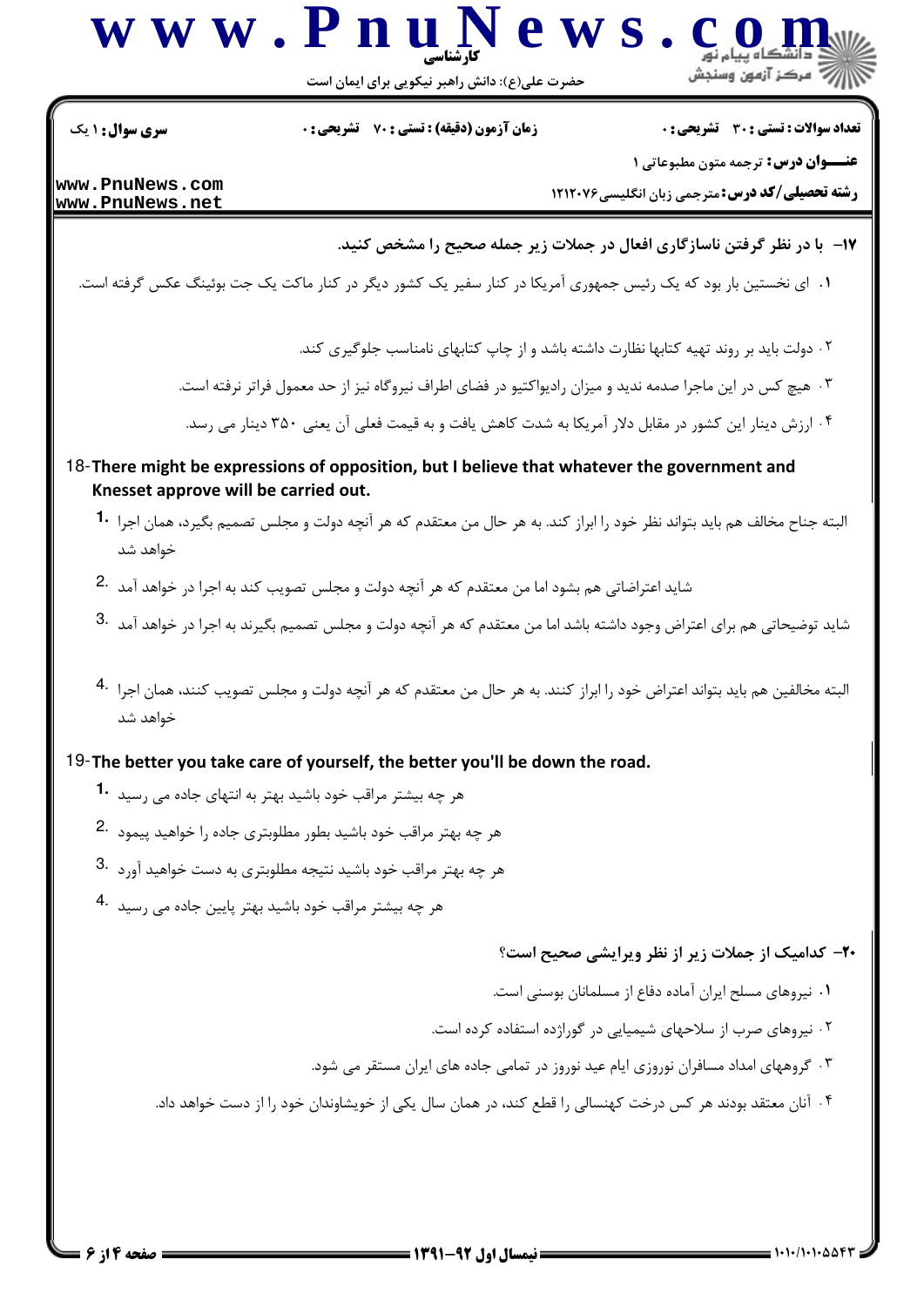| سری سوال: ۱ یک                           | <b>زمان آزمون (دقیقه) : تستی : 70 قشریحی : 0</b>                                                                                                                 |                                               | <b>تعداد سوالات : تستی : 30 ٪ تشریحی : 0</b><br><b>عنـــوان درس:</b> ترجمه متون مطبوعاتی ۱                                                     |  |
|------------------------------------------|------------------------------------------------------------------------------------------------------------------------------------------------------------------|-----------------------------------------------|------------------------------------------------------------------------------------------------------------------------------------------------|--|
| www.PnuNews.com<br>www.PnuNews.net       |                                                                                                                                                                  |                                               | <b>رشته تحصیلی/کد درس: مترجمی زبان انگلیسی 121207</b>                                                                                          |  |
|                                          | 21-Washington ranked dead last among urban areas for on-time mail delivery.                                                                                      |                                               |                                                                                                                                                |  |
| رتبه آخر است <sup>.1</sup>               |                                                                                                                                                                  | نهايتاً بازمانده است <sup>2</sup> ۰           |                                                                                                                                                |  |
| در آخر فوت كرده است .3                   |                                                                                                                                                                  | از کار افتاده است 4.                          |                                                                                                                                                |  |
| testify at a hearing about the problems. | 22-The House of Representatives subcommittee on postal operations has summoned Runyon to                                                                         |                                               |                                                                                                                                                |  |
| رسیدگی به مشکلات   • 1                   |                                                                                                                                                                  | گوش کردن به توضیح مسائل 2.                    |                                                                                                                                                |  |
| جلسه دادرسی جهت مشکلات <sup>.3</sup>     |                                                                                                                                                                  | جلسه شنود اضطراری درباره مسائل <sup>4</sup> ۰ |                                                                                                                                                |  |
|                                          | $-5$ There are many problems facing Africa, so I would be well disposed to assisting, provided I feel<br>confident that the situation in this country is normal. |                                               |                                                                                                                                                |  |
| قبال همکاری مخالفت نخواهم کرد.           |                                                                                                                                                                  |                                               | آفریقا با مشکلات زیادی روبروست، بنابر این من با ایجاد احساس اعتماد در خود به صورتی که اوضاع در این کشور عادی باشد، در <sup>۱</sup> ۰           |  |
| است.                                     |                                                                                                                                                                  |                                               | آفریقا با مشکلات زیادی روبروست، بنابر این من رودرروی همکاری نخواهم بود، به شرطی که احساس کنم اوضاع در این کشور عادی <sup>۲</sup> ۰             |  |
| كشور عادى است.                           |                                                                                                                                                                  |                                               | آفریقا با مشکلات زیادی روبروست و ممکن است من نیازی به کمک این نیروها نداشته باشم، به شرط <sub>ی</sub> که احساس کنم اوضاع در این <sup>۲</sup> ۰ |  |
| است.                                     |                                                                                                                                                                  |                                               | آفریقا با مشکلات زیادی روبروست، بنابر این من بسیار مایل هستم کمک کنم، به شرطی که احساس کنم اوضاع در این کشور عادی <sup>۴</sup> ۰               |  |
| cambio!".                                |                                                                                                                                                                  |                                               | 24-Eleven years ago, when Felipe Gonzalez was first elected Prime Minister, his war cry was "Por el                                            |  |
| شعار مبارزاتی اش 1.                      |                                                                                                                                                                  | فرياد جنگ طلبي اش 2.                          |                                                                                                                                                |  |
| گريه ناشي از جنگش . <sup>3</sup>         |                                                                                                                                                                  | شعار جنگی اش 4.                               |                                                                                                                                                |  |
|                                          | 25- Will the smooth-talking Prime Minister succeed in forming a durable coalition?                                                                               |                                               |                                                                                                                                                |  |
| نخست وزير نرم سخنگو 1.                   |                                                                                                                                                                  | نخست وزیری که به نرمی سخن می گوید .2          |                                                                                                                                                |  |
| نخست وزيرمحافظه كا, 3.                   |                                                                                                                                                                  | نخست وزير اهل نرمش . <sup>4</sup>             |                                                                                                                                                |  |
|                                          | 26-Once bitter enemies in South Africa have made tremendous progress in working together.                                                                        |                                               |                                                                                                                                                |  |
|                                          | دشمنان سر سخت 2.                                                                                                                                                 | دشمنان پریشان <sup>.3</sup>                   | دشمنان طعنه آميز 4.                                                                                                                            |  |